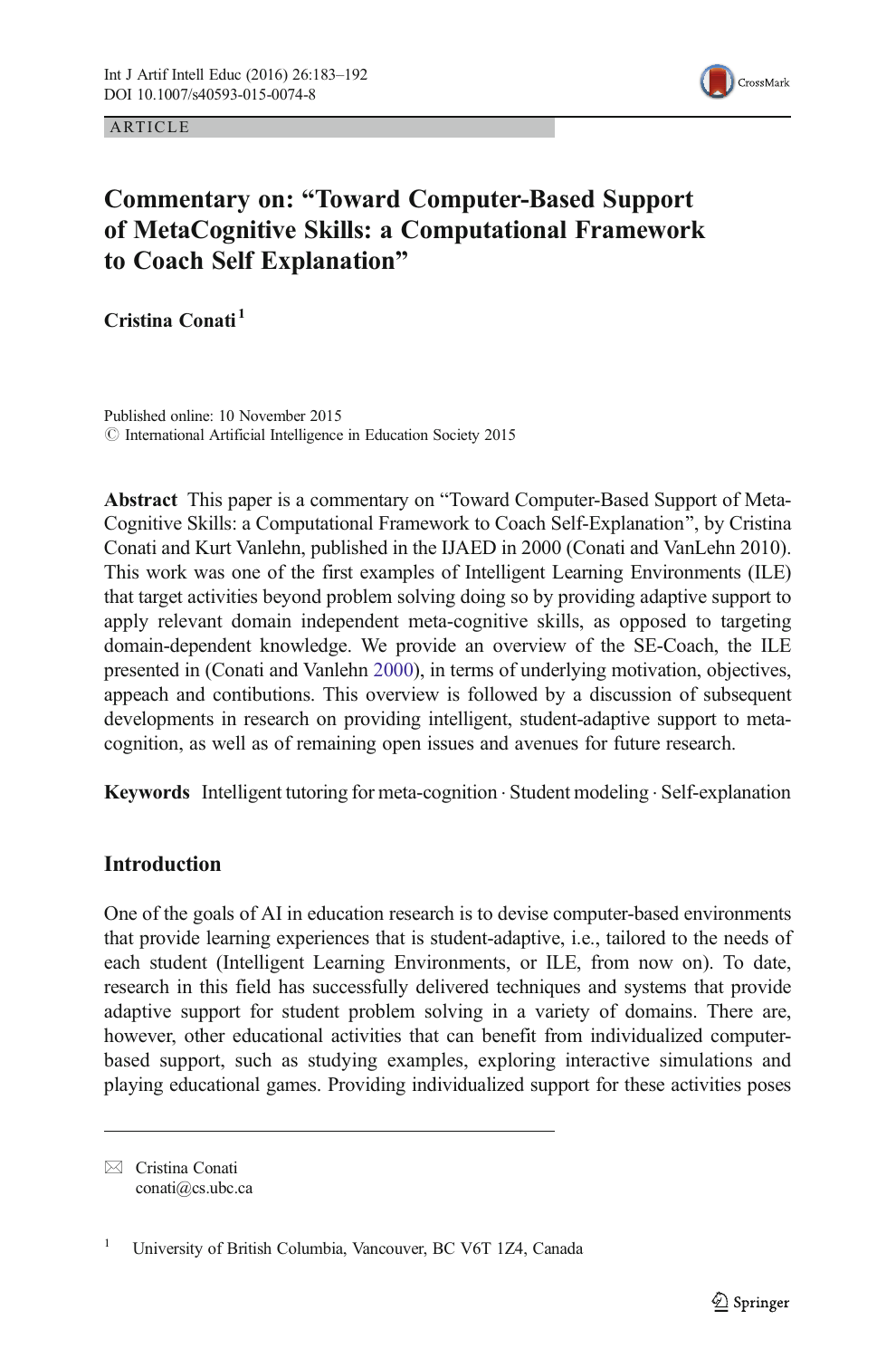unique challenges, because it requires having an ILE that can model and adapt to student behaviors, skills and mental states often not as structured and well-defined as those involved in problem solving. For instance, an ILE that provides support to learning from worked-out examples needs to understand, at some level, both what it means to study an example effectively and how to detect when a student is not doing it. This is arguably more difficult than monitoring a student's problem solving progress because when studying an example there are no overt naturally occurring cues of poor outcome as there are in problem solving (e.g., incorrect answers).

The SE-Coach system described in Conati and Vanlehn [\(2000\)](#page-8-0) is one of the first examples of research in AI and Education addressing these unique challenges, and it was innovative as an ILE in two ways. First, the SE-Coach was the first attempt at understanding how to provide computer-based support to learning from examples that was *student-adaptive*, i.e., individualized to the perceived needs of each individual students. Second, this individualized support is designed to help students acquire a domain independent *meta-cognitive skill* needed to study examples effectively, as opposed to focusing on domain-depended cognitive skills as many ILE do. The meta-cognitive skill targeted by the SE-Coach is *self-explanation*, namely one's tendency to explain and elaborate the studied instructional material to one-self in light of one's existing domain knowledge (Chi et al. [1989](#page-8-0)). In the rest of this commentary, we first summarize the rationale, methodology, and contributions of the research in Conati and Vanlehn ([2000](#page-8-0)). Next, we discuss some of the progress made in the last 15 years on the themes addressed by this work, as well as future needs for tackling the remaining open issues.

#### SE-Coach: Why, How and What We Learned

#### Motivation and General Approach

The SE-Coach is an ILE designed to help students self-explain worked-out example solutions in introductory physics. The rationale underlying the design of the SE-Coach is grounded in Cognitive Science findings showing that students can greatly benefit from studying examples after receiving theoretical instruction on a domain and before starting to solve problems in that domain. The effectiveness of an example-studying activity, however, is mediated by how well students process the available example solutions. Students who engage in self-explanation to better understand the examples show the greatest benefit during problem solving while students who study the examples more superficially don't necessarily learn from this activity. Cognitive science studies have further shown that prompting for self-explanation can help those students who tend to not self-explain spontaneously (see Chi [2000](#page-8-0) for an overview). The goal of the SE-Coach is to automate the provision of this prompting by both monitoring students as they study examples and providing *adaptive interventions* to help students self-explain when they don't do so spontaneously but self-explanations can help them improve their domain knowledge.

The notion that the SE-Coach's prompts should be *student-adaptive*, i.e., tailored to student individual differences both at the cognitive level (e.g., existing knowledge) and meta-cognitive level (e.g., tendency to self-explain) was the key innovative point of this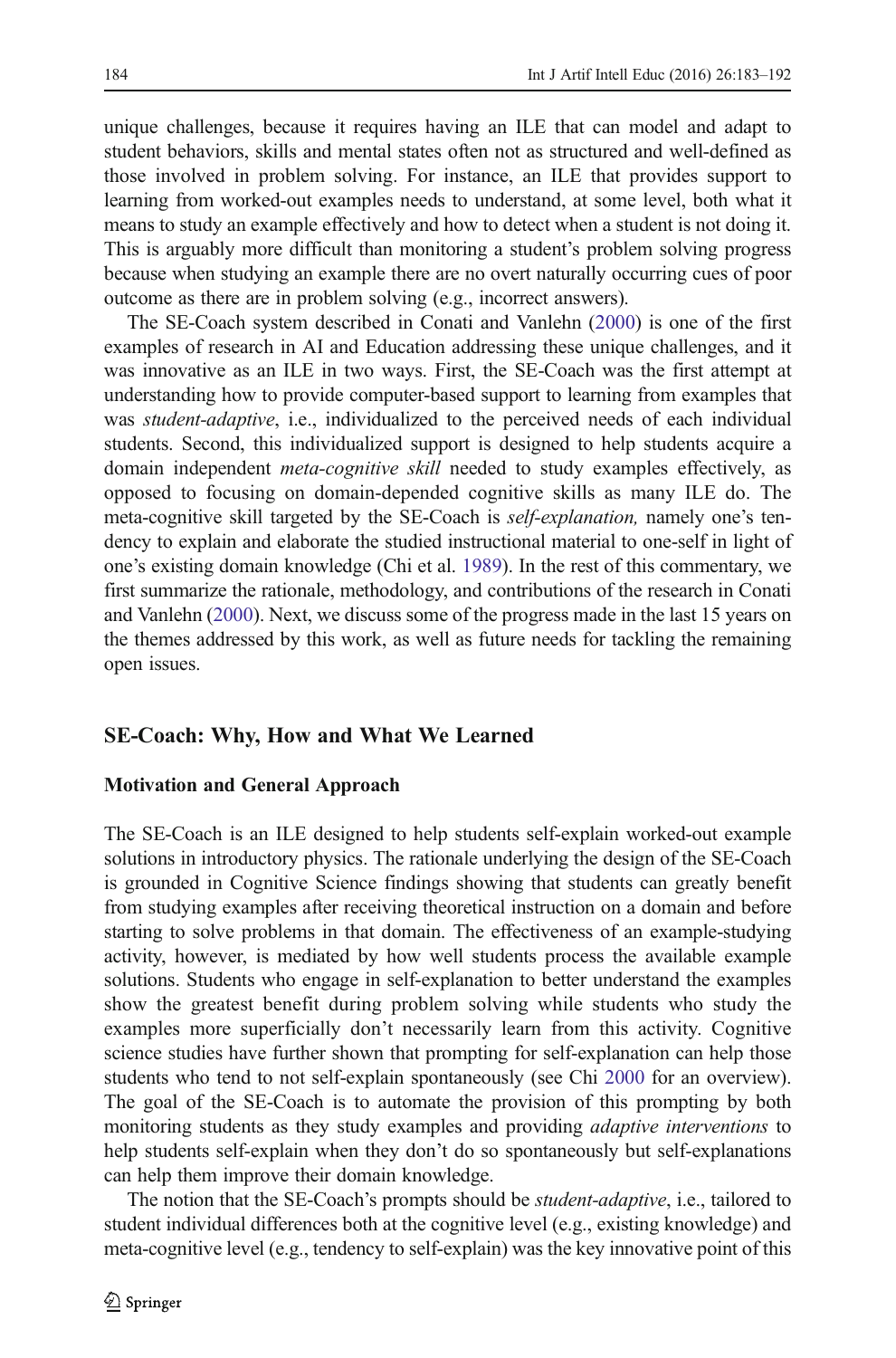research. In other research that investigated prompting for self-explanation during problem solving, prompting occurred in a less individualized fashion, for instance by asking students to self-explain every possible problem solving step (Aleven and Koedinger [2002](#page-8-0)) or every new or incorrect problem solving step (Mitrovic [2003](#page-8-0)) regardless of whether students may self-explain even if not prompted and whether they may already understand the necessary justifications. In contrast, the SE-Coach provides individualized support to help a student better understand a given example based on its on-going assessment of the student's knowledge, reading patterns, and explanations that the student can generate via dedicated interface tools. Based on this assessment, the SE-Coach guides the student to more carefully explain only parts of the example that may not be fully understood.

# Methodology

The SE-Coach is designed to be integrated with Andes, an ILE that provides adaptive support for physics problem solving (Conati et al. [2002\)](#page-8-0). Whereas Andes has a database of Newtonian Physics problems that its users can solve under its supervision, the SE-Coach monitors and supports students as they study worked out example solutions to similar problems. To deliver the level of adaptive support described in the previous section, the SE-Coach leverages three key components:

- & An explicit representation of what it means to understand an example solution. This representation is based on the solution graph, a dependency network that models how each solution step derives from previous steps and physics knowledge leveraged also by Andes (Conati et al. [2002\)](#page-8-0). The SE-Coach sees the task of learning from one of its examples as understanding all the dependencies between solution steps and physics knowledge encoded by the corresponding solution graph. Thus it scaffolds the students in generating self-explanations for these dependencies.
- & Interface tools to scaffold the target self-explanations. The philosophy underlying the design of these tools is to provide guidance to self-explanation incrementally, in order to interfere as little as possible with a student's spontaneous behaviors. This incremental guidance is delivered via three levels of scaffolding: (i) a "masking interface" that requires students to mouse over each solution step in the example in order to see it. The fact that not all solution steps are visible at once helps students focus their attention and reflect on individual steps; (ii) explicit prompts to self-explain that appear next to each solution step when it is uncovered; (iii) menu-based tools designed to provide constructive but controllable ways to generate the different types of explanations relevant for a solution step (e.g., which physics rule the step was derived from or what role the step plays in the overall solution), to help those students who would be unable to properly self-explain if left to their own devices. The SE-Coach evaluates the correctness of explanations generated via the menu-based tools based on the information contained in the solution graph, and provides feedback for correctness as needed.
- & A probabilistic student model. This model leverages the solution graph and the observed student's interface actions to assess which parts of the example have been explained correctly and how the explanations impacts a student's physics knowledge.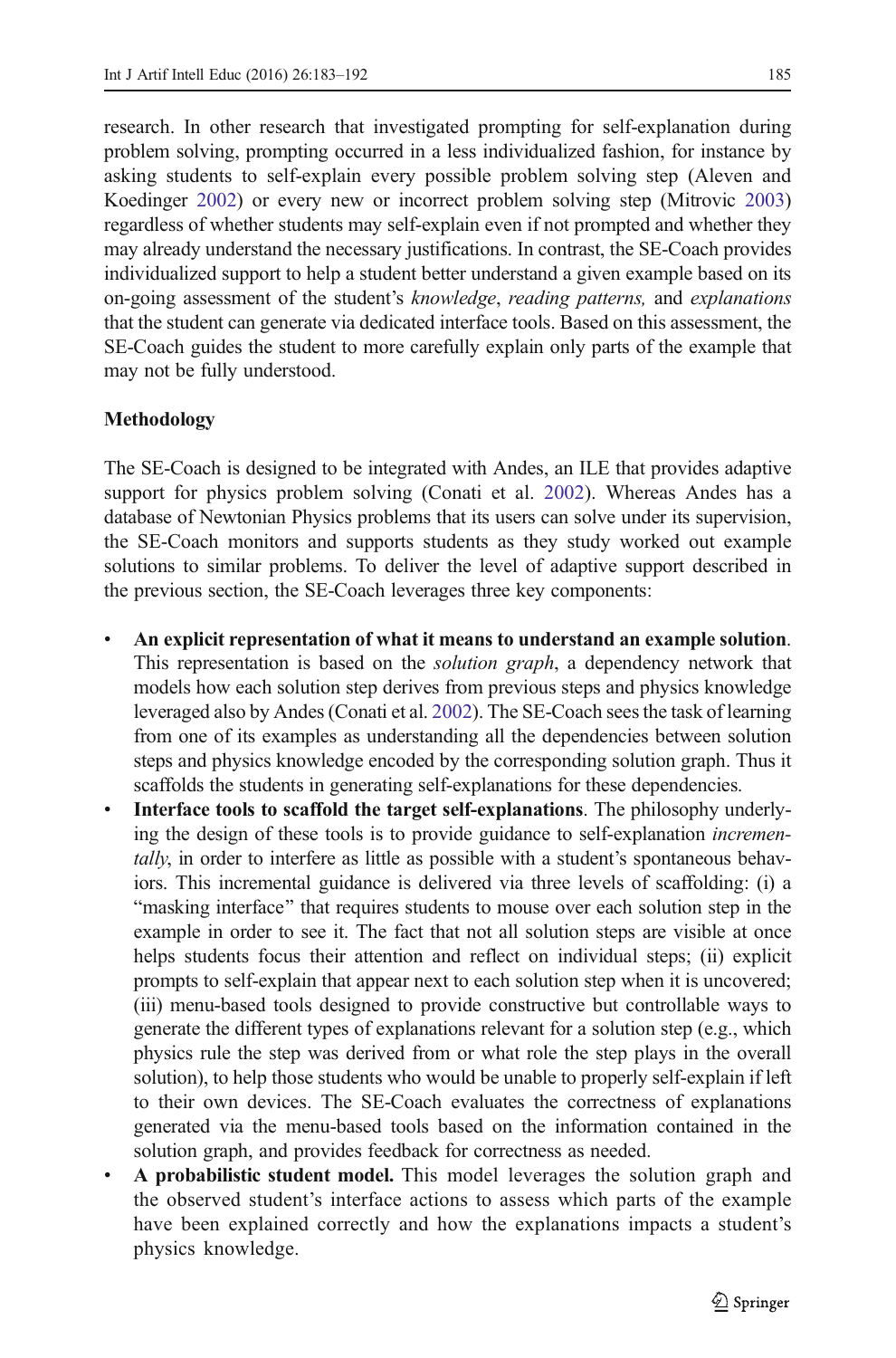Initially, self-explanation is voluntary. The interface tools described above are designed to provide incremental scaffolding for self-explanation that students can access at their own discretion to adhere to our goal of providing an environment that stimulates as much as possible the student's initiative in the learning process. However, to help those students who are not receptive to interface scaffolding because of their low tendency for self-explanation, the SE-Coach can also provide more direct tutorial interventions, targeting specific limitations in a student's selfexplanation behaviour. To identify these limitations, the SE-Coach's student model keeps track of each student's progress through an example, including how much time the student looked at each solution line (through the masking interface), what she chose to self-explain via the interface tools and whether or not the selfexplanations were correct. This information is collected in the SE-Coach's student model as evidence to assess which example lines may benefit from further selfexplanation. Then, when the student tries to close the example, the SE-Coach generates prompts to make the student self-explain those parts.

# Evaluation

The SE-Coach was evaluated in a controlled study with 56 college students who were taking an Introductory Physics course and had recently covered Newton's Laws (the topic of the examples used in the study). The rational for this selection criterion was to have participants who could understand the topic of the examples, but would not be so knowledgeable that they would find the examples not worthy of attention. The students came from 4 different colleges.

In the study, students first took a pre-test on solving problems on Newton's Laws, then studied related examples with the SE-Coach and finally took a posttest equivalent to the pre-test. The study had two conditions. In the *experimental* (SE) condition, 29 students studied examples with the complete SE-Coach. In the control condition, 27 students studied examples with the masking interface including the *self-explain* prompts that appear when a solution step is uncovered. However, these students had no access to the subsequent levels of scaffolding, nor to the adaptive SE-Coach interventions. Some of the highlights of this evaluation are as follows:

- Log data analysis revealed that the SE-Coach's interface is easy to use and explicit tutorial interventions are quite successful at stimulating self-explanation.
- The SE-Coach's multiple levels of scaffolding during example studying improved students' problem solving performance when students were *in the early stage* of learning the relevant physics knowledge. Namely, students who had just started covering Newton's Laws learned more with the adaptive version of the tutor than with the control version. The adaptive version was not as effective for students who had started covering Newton's laws earlier in the term. These students didn't have higher initial physics knowledge than the students in the early stage of learning (as measured by the pre-test), however, it appears that for these students the milder form of scaffolding provided by the control version of the SE-Coach (i.e., the

<sup>&</sup>lt;sup>1</sup> At the standard level of statistical significance,  $p < 0.05$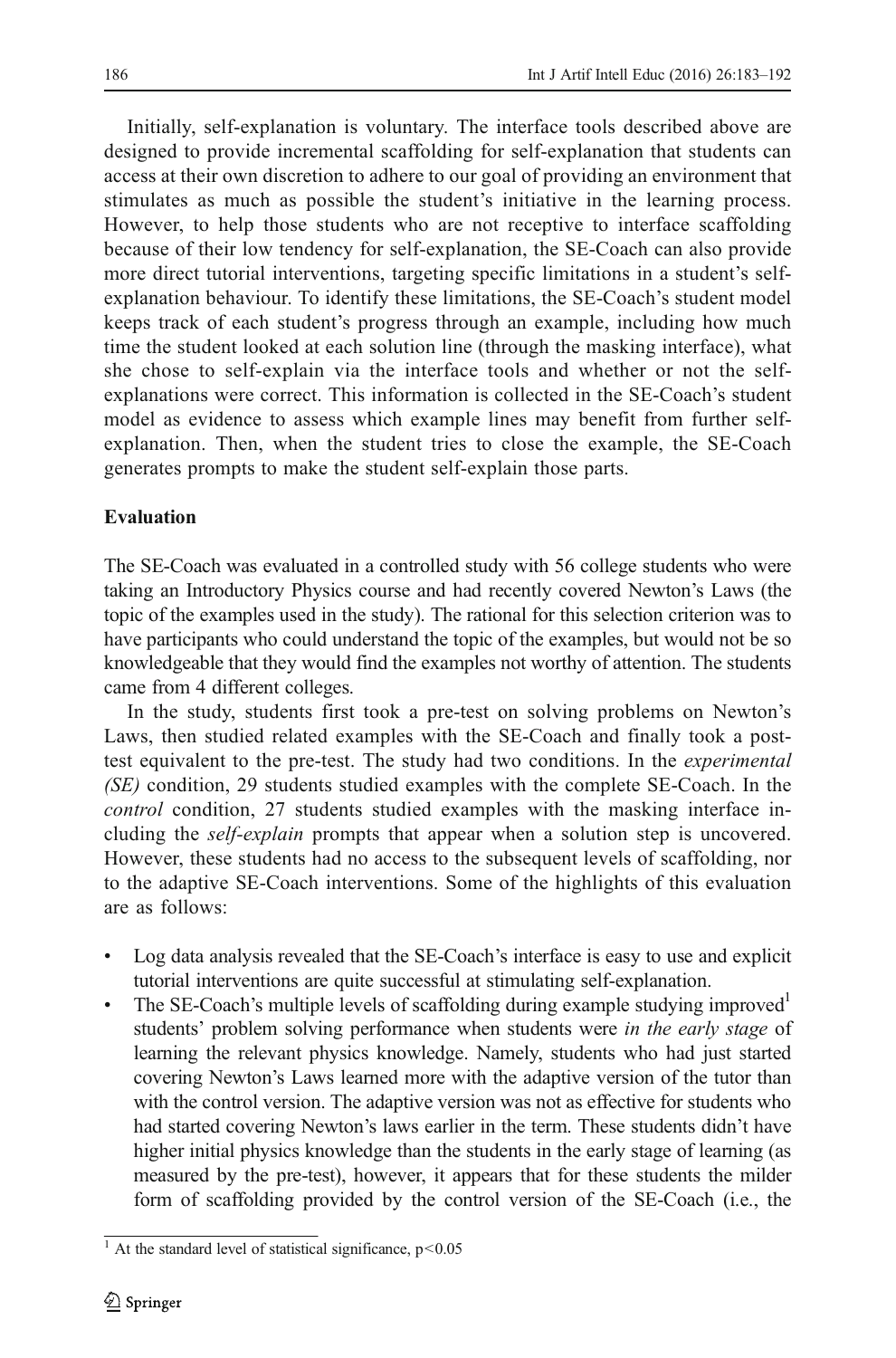masking interface and untailored reminders) was sufficient to trigger effective selfexplanation, whereas they tended to ignore the more elaborated guidance provided by the SE-Coach in the experimental condition.

Thus, this research provided encouraging preliminary evidence that (i) it is possible and useful (if done at the right time during the curriculum) to give students individualized guidance to studying examples effectively before moving to problem solving; (ii) this guidance can target a meta-cognitive skill (iii); the guidance can improve student learning of the target domain knowledge from the activity during which they received meta-cognitive support. It also opened several avenues for future investigation which we address in the subsequent sections.

### Providing Computer Based Support to Meta-Cognitive Skills

Since the appearance of Conati and VanLehn [\(2000\)](#page-8-0), increasing AIED research has been devoted to designing ILE that can explicitly support student meta-cognitive skills. Some of this work has targeted self-explanation in a variety of instructional activities, including studying textual example solutions (e.g., Crippen and Boyd [2007](#page-8-0)), exploring interactive simulations (Conati and Merten [2007](#page-8-0)), viewing examples as Flash videos (McLaren et al. [2008\)](#page-8-0), engaging in problem solving (e.g., Aleven and Koedinger [2002](#page-8-0); Mitrovic [2003\)](#page-8-0) and in problem solving with multiple representations (Rau et al. [2009](#page-8-0)).

Researchers have also started investigating support for other meta-cognitive skills, ranging from the ability to seek help effectively (Roll et al. [2007](#page-9-0)), using examples during analogical problem solving (Muldner and Conati [2007,](#page-8-0) [2010](#page-8-0)), applying specific problem solving strategies (Chi and VanLehn [2007](#page-8-0)), and successfully engaging in selfregulated learning (SRL). The latter is a comprehensive meta-cognitive process which leverages many of the other aforementioned meta-cognitive skills. With SRL, students set their own learning goals, plan actions to achieve them and then self-monitor their progress towards these goals as they engage in the target activities (Azevedo et al. [2009;](#page-8-0) Tan et al. [2006](#page-9-0)).

Some of this research has already generated evidence confirming our preliminary findings that scaffolding the suitable meta-cognitive skills can impact short-term student performance (e.g., Muldner and Conati [2010](#page-8-0); Roll et al. [2007;](#page-9-0) Azevedo et al. [2009;](#page-8-0) Rau et al. [2009;](#page-8-0) Crippen and Boyd [2007;](#page-8-0) McLaren et al. [2008;](#page-8-0) Aleven and Koedinger [2002\)](#page-8-0). On the other hand, there is still limited evidence that computer-based support to meta-cognition can impact student meta-cognitive abilities in the long term. Leelawong and Biswas ([2008](#page-8-0)) did not find significant differences in transfer and retention of SRL skills between students who received explicit scaffolding for these skills and students who did not. Similarly, Roll et al. ([2007](#page-9-0)) did not find any significant difference in retention of help-seeking strategies between students who were scaffolded for them and those who were not. Chi and VanLehn ([2007](#page-8-0)) have shown in a laboratory experiment that students scaffolded by a computer tutor to apply specific problem solving strategies in one educational domain were able to apply the same strategies in a different domain, without scaffolding. Although this work shows the potential of metacognitive scaffolding for teaching transferable domain-independent skills, all problem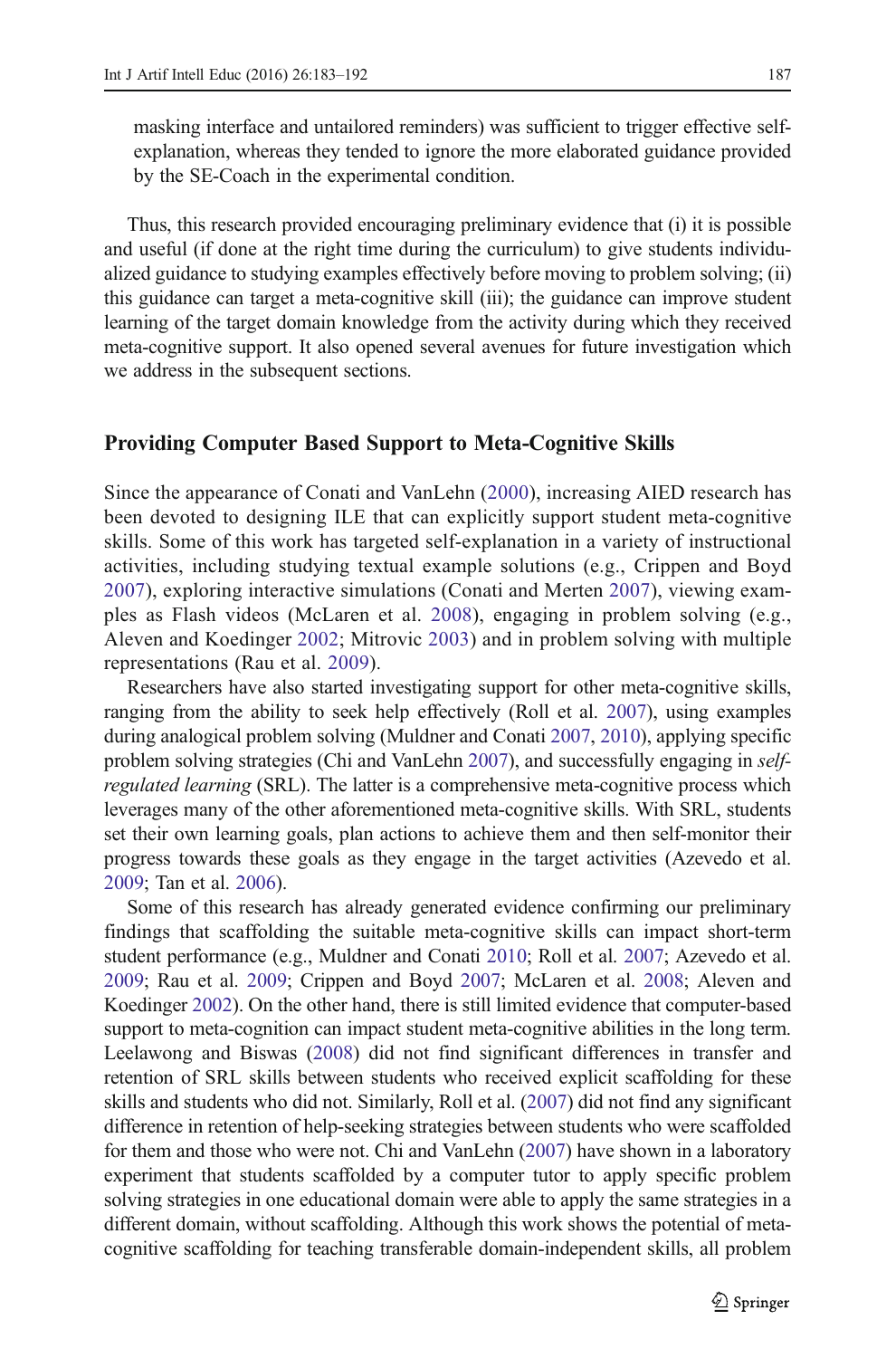solving happened during the same experimental session, thus the study does not provide evidence of long-term skill retention.

The lack of findings on the long-term effects of providing computer-based support to meta-cognitive skills may be in part due to the fact that few studies have tried to provide such instruction and guidance over the longer periods of time that may be required for students to truly learn and understand how to apply these skills. Furthermore, it is very possible that a specific ILE focused on teaching metacognitive skills is only a part of the answer. Effective acquisition of meta-cognitve skills might require exposure to a range of situations in which the learner can experience and practice these skills, and might depend of the target meta-cognitive skills and on preexisting student attitudes and abilities. Understanding how to tackle the complexity of these issues with suitable technology and adequately crafted studies is a key challenge and an important direction of future research in this field.

## Understanding the Value of Student-Adaptive Scaffolding

As illustrated by our SE-Coach work, there are different, non-mutually exclusive, approaches that can be used to provide computer-based support to meta-cognition. One approach is to design interface affordances that can facilitate the desired metacognitive processes that students can leverage at their discretion (e.g., Atkinson et al. [2000;](#page-8-0) van Joolingen [2000](#page-9-0); Luckin and Hammerton [2002;](#page-8-0) Azevedo et al. [2009\)](#page-8-0). A second approach consists of providing more proactive support during interaction to complement existing interface affordances. Within this approach, the choice can be made on how much the real-time support should be tailored to the student's specific needs.

Most researchers have investigated the value of non-tailored support, namely all students are prompted to practice the target meta-cognitive skills at every relevant opportunity (e.g., Chi and Vanlehn [2007](#page-8-0); Aleven and Koedinger [2002](#page-8-0); Crippen and Boyd [2007](#page-8-0); McLaren et al. [2008;](#page-8-0) Rau et al. [2009\)](#page-8-0). Mitrovic ([2003](#page-8-0)) went a step further and devised support for self-explanation during problem solving that was tailored to simple indicators such as whether a problem solving action was new for the student or was incorrect. Some researchers have looked at providing more tailored interventions in line with those generated by the SE-Coach. For instance, Tan et al. [\(2006\)](#page-9-0) Betty's Brain is an environment that uses teachable agents to help students learn both domain and self-regulatory skills. To support the latter, the environment can recognize a number of interaction patters indicating poor SRL (e.g., teaching the agent new concepts but no relationships between them, inability to identify correct and incorrect links from graded quiz questions), and provides feedback accordingly. Muldner and Conati ([2007](#page-8-0), [2010](#page-8-0)) devised an ILE (EA-Coach) that supports users during analogical problem solving (APS) by selecting examples that foster the appropriate meta-cognitive skills (selfexplanation and *min-analogy*, namely transferring knowledge from the example to the problem when needed as opposed to brute force copying of steps). The EA-Coach includes a probabilistic student model that encodes the student's current domain knowledge and proficiency in the target APS skills. Example selection is driven by a decision-theoretic mechanism that computes, given the current assessment in the student model, the utility of each example in the EA-Coach's pool to help the student both solve the current problem as well as learn from the process.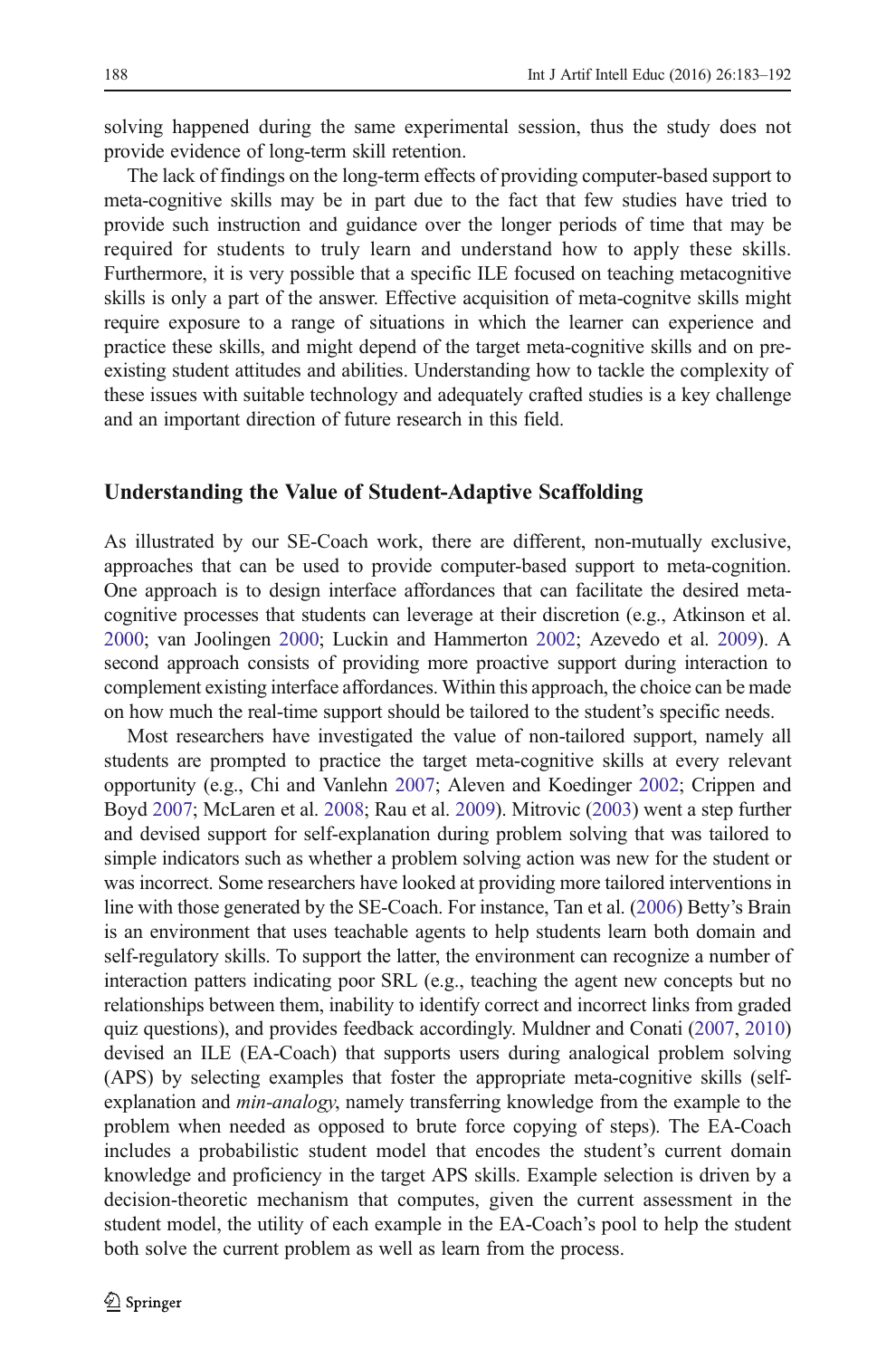While there is some evidence for the value of each of the approaches above, more systematic ablation studies should be conducted to understand their comparative effectiveness, not only in terms of learning outcomes, but also considering student acceptance and satisfaction. In particular, researchers should strive to identify precise guidelines for when different levels of scaffolding can be suitable, given the metacognitive skills(s) to be taught. For instance, the Conati and VanLehn ([2000](#page-8-0)) study only compared the fully adaptive SE-Coach with multiple levels of scaffolding against providing simple untailored prompts at every example step read by the student. More combinations of the two dimensions *level of interface scaffolding* (e.g., simple prompts vs. interface tools to scaffold explanations) and how to scaffold (e.g., scaffold at every step vs. scaffold in a student-adaptive manner) should be compared to identify under which conditions they might be effective.

# Improving Student Modeling for Meta-Cognitive Support

Student modelling is recognized to be a very challenging computational problem because of the gap that often exists between the student's behaviors that an ILE can observe and the student's states and traits that the ILE needs to assess. Arguably, the more complex the user's states and abilities to be captured, the more difficult they are to assess unobtrusively from basic interaction events. For instance, assessing student self-explanation unobtrusively requires recognizing when students selfexplain spontaneously in their head. This requirement is hard to fulfil for a software system that has no direct access to students' thoughts or verbalizations.

The difficulty of capturing the relevant cognitive and meta-cognitive abilities is a bottleneck to providing highly personalised support to meta-cognition. However, advances in sensing technology have made it possible to go beyond interaction events in student modelling for meta-cognitive support, with the potential of reducing the gap between student observable behaviors and mental states to be assessed. For instance, Conati and Merten [\(2007\)](#page-8-0) relied on eye-tracking technology to improve recognition of student spontaneous self-explanation in the context of learning by exploration of an interactive simulation. They showed that information on user attention patterns collected via an eye-tracker significantly increase a student model's ability to capture self-explanation compared to a lower-level time-based predictor. This, in turn, increases the model's accuracy in predicting student learning outcomes. It should be noted that some eye-trackers also provide data on pupil dilation (which has been reliably correlated with cognitive load) as well as on distance of the head from the screen (an approximation of posture, which is a good predictor of engagement/disengagement). Thus, future research on using eye-trackers in student models of meta-cognition should look at this additional information which comes "for free" with gaze data. Other data sources that are promising, although so far they have only been investigated for the detection of a student's affective states, include: (i) electroencephalography (EEG), which can provide direct information on the brain areas that are activated during learning; (ii) software for recognition of facial expressions and sensors for electro dermal activity (EDA), which provide different ways to detect states of concentration, flow and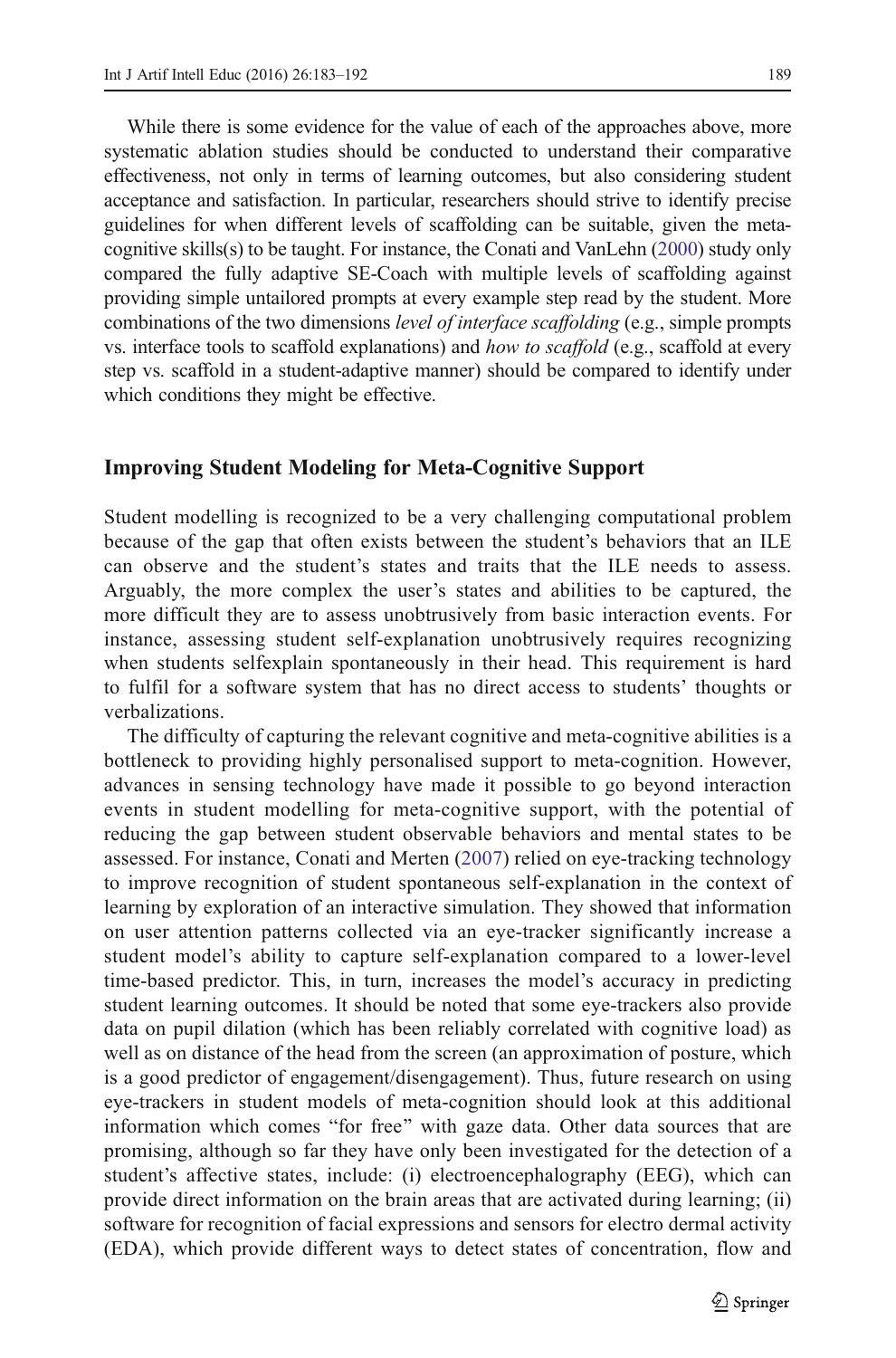engagement, namely affective states that may indicate meta-cognitive activity as opposed to superficial studying.

Researchers have also leveraged advances in Data Mining and AI to move toward richer student models for meta-cognition. For instance, Kinnebrew et al. [\(2013\)](#page-8-0) and Sabourin et al. [\(2013\)](#page-9-0) used data mining approaches to identify the SRL behaviors that distinguish effective and ineffective learners with two different ILE designed to scaffold SRL skills. They had the long-term goal of building student models that can help the ILE foster the appropriate behaviors and discourage the detrimental ones, as needed by each student. Aleven et al. ([2004\)](#page-8-0) discuss the Geometry-Tutor, an ILE that supports self-explanation during problem solving by allowing students to type their self-explanations in free form text and using natural language processing to provide detailed feedback on their quality. Currently the Geometry Tutor still requires students to self-explain every problem solving step they encounter, however, the assessment of self-explanation quality generated by the natural language module could potentially inform a student model of the student's overall domain knowledge and explanation abilities. This student model could then be used to scaffold self-explanations in a more selective manner, i.e., if when the student is assessed to have limited knowledge and/or self-explanation abilities. Interestingly, a study that compared the effectiveness of the Geometry Tutor against a version that gave students menu-based tools to generate their selfexplanation showed no significant differences in the learning outcomes of the two group. Aleven et al. [\(2004\)](#page-8-0) indicate that a possible reason for this outcome is that even though there is an advantage of generating self-explanations in natural language, it did not materialize because these explanations took too long to generate. Asking students to self-explain only when a student model indicates that it is advantageous may increase the effectiveness of the NL approach proposed in this work.

In general, all the advances that are being made in applying student modeling technologies to gain a better understanding of students' self explanation and other meta-cognitive abilities, combined with the assessmen of student affect and engagement, are a very promising direction of future research, which may eventually lead to a more comprehensive theory of Self Regulated Learning, and of how to measure and scaffold SRL in computer-based learning environments.

## **Conclusions**

In this commentary, we provided an overview and discussed the SE-Coach, one of the first examples of Intelligent Learning Environments (ILE) that target activities beyond problem solving, doing so by providing adaptive support to apply relevant domainindependent meta-cognitive skills, as opposed to targeting domain-dependent knowledge. There is already strong evidence that ILE can have a substantial impact on education when they target problem solving skills. With the advancement of Massive Open Online Courses (MOOC), where a student educational experience is mostly based on on-line tools, providing ILEs that can support a variety of student-adaptive learning activities and foster long-term, domain independent learning skills has the potential to shape the future of education. We have discussed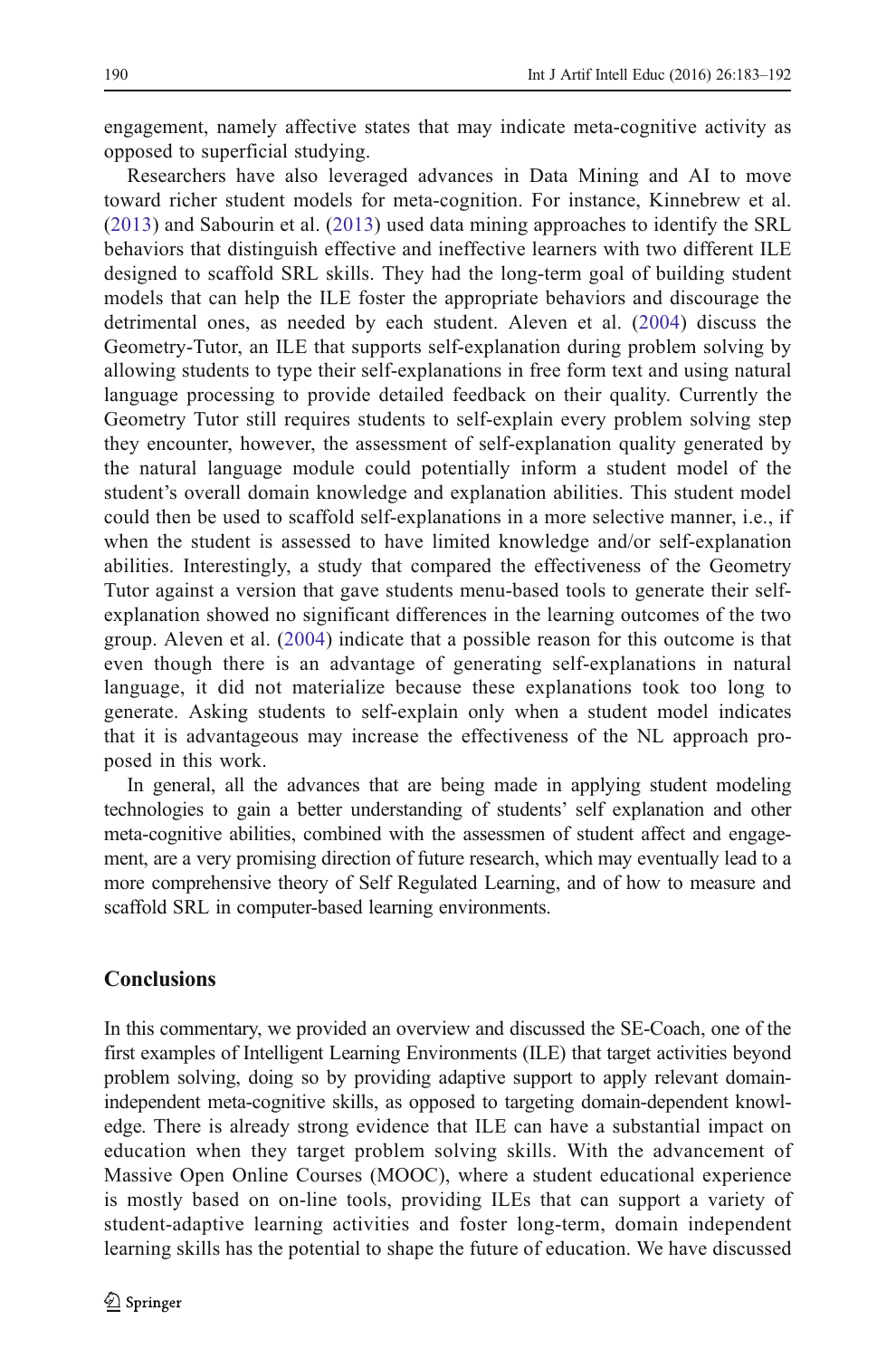<span id="page-8-0"></span>some of the advancements that have been made on how to design these ILEs, as well as some of the remaining challenges. We expect this line of research to be one of the dominant threads in AIED in the years to come, an exciting interdisciplinary effort bridging advances in Cognitive Science, Education, Artificial Intelligence and Human Computer Interactions.

#### References

- Aleven, V., & Koedinger, K. (2002). An effective meta-cognitive strategy: learning by doing & explaining with a computer-based cognitive tutor. Cognitive Science, 26(2), 147–179.
- Aleven, V., A. Ogan, et al. (2004). Evaluating the effectiveness of a tutorial dialogue system for selfexplanation. Intelligent Tutoring Systems: 7th International Conference, Maceió, Alagoas, Brazil, 443– 454.
- Atkinson, D., Derry, S. J., Renkl, A., & Wortham, D. (2000). Learning from examples: instructional principles from the worked examples research. Review of Educational Research, 70(2), 181–214.
- Azevedo, A., Witherspoon, A., Graesser, C., McNamara, D., et al. (2009). MetaTutor: analyzing self-regulated learning in a tutoring system for biology. Artificial Intelligence in Education AIED. doi:[10.3233/978-1-](http://dx.doi.org/10.3233/978-1-60750-028-5-635) [60750-028-5-635.](http://dx.doi.org/10.3233/978-1-60750-028-5-635) 635–637.
- Chi, M. T. H. (2000). Self-explaining expository texts: the dual processes of generating inferences and repairing mental models. In R. Glaser (Ed.), Advances in instructional psychology (pp. 161–238). Mahwah, NJ: Lawrence Erlbaum Associates.
- Chi, M., & VanLehn, K. (2007). The impact of explicit strategy instruction on problem solving behaviors across intelligent tutoring systems. In Proceedings of the 29th annual conference of the cognitive science society (pp. 167–172). Mahwah, NJ: Erlbaum.
- Chi, M. T. H., Bassok, M., et al. (1989). Self-explanations: how students study and use examples in learning to solve problems. Cognitive Science, 15, 145–182.
- Conati C. and Merten C. (2007). Eye-tracking for user modeling in exploratory learning environments: an empirical evaluation. Knowledge based systems, vol. 20, issue 6. Amsterdam, The Netherlands: Elsevier Science Publishers B. V.
- Conati, C., & VanLehn, K. (2000). Toward computer-based support of meta-cognitive skills: a computational framework to coach self-explanation. International Journal of Artificial Intelligence in Education, 11, 398-415.
- Conati, C., Gertner, A., & VanLehn, K. (2002). Using Bayesian networks to manage uncertainty in student modeling. User Modeling and User-Adapted Interaction, 12(4), 371–417.
- Crippen, K., & Boyd, L. (2007). The impact of web-based worked examples and self-explanation on performance, problem solving, and self-efficacy. Computers & Education, 49(3), 809–821.
- Kinnebrew, S., Mack, D., and Biswas, G. (2013). Mining temporally-interesting learning behavior patterns. In Proceedings of EDM 6th International Congerence of Educational Data Mining, 252–255.
- Leelawong, K., & Biswas, G. (2008). Designing learning by teaching agents: the Betty's brain system. International Journal of Artificial Intelligence in Education, 18(3), 181–208.
- Luckin, R., & Hammerton, L. (2002). Getting to know me: helping learners understand their own learning needs through metacognitive scaffolding. In Intelligent Tutoring Systems (Ed.), Proceedings of the 6th international conference ITS 2002 (pp. 759–771). Berlin/Heidelberg: Springer.
- McLaren, B., Lim, S., & Koedinger, K. (2008). When and how often should worked examples be given to students? New results and a summary of the current state of research. 30th annual conference of the cognitive science society (pp. 2176–2181). Austin, TX: Cognitive Science Society.
- Mitrovic, T. (2003). Supporting self-explanation in a data normalization tutor supplementary proceedings of AIED 2003, pp. 565–577.
- Muldner, K. & Conati, C. (2007). Evaluating a decision-theoretic approach to tailored example selection. In: Proc. of the 20th International Joint Conference on Artificial Intelligence (IJCAI'07), 483–489.
- Muldner, K., & Conati, C. (2010). Scaffolding meta-cognitive skills for effective analogical problem solving via tailored example selection. International Journal of Artificial Intelligence in Education, 20(2), 99–136.
- Rau, M., Aleven, V., & Rummel, N. (2009). Intelligent tutoring systems with multiple representations and selfexplanation prompts support learning of fractions. 14th International Conference on Artificial Intelligence in Education, AIED 2009 (pp. 441–449). Amsterdam: IOS Press.